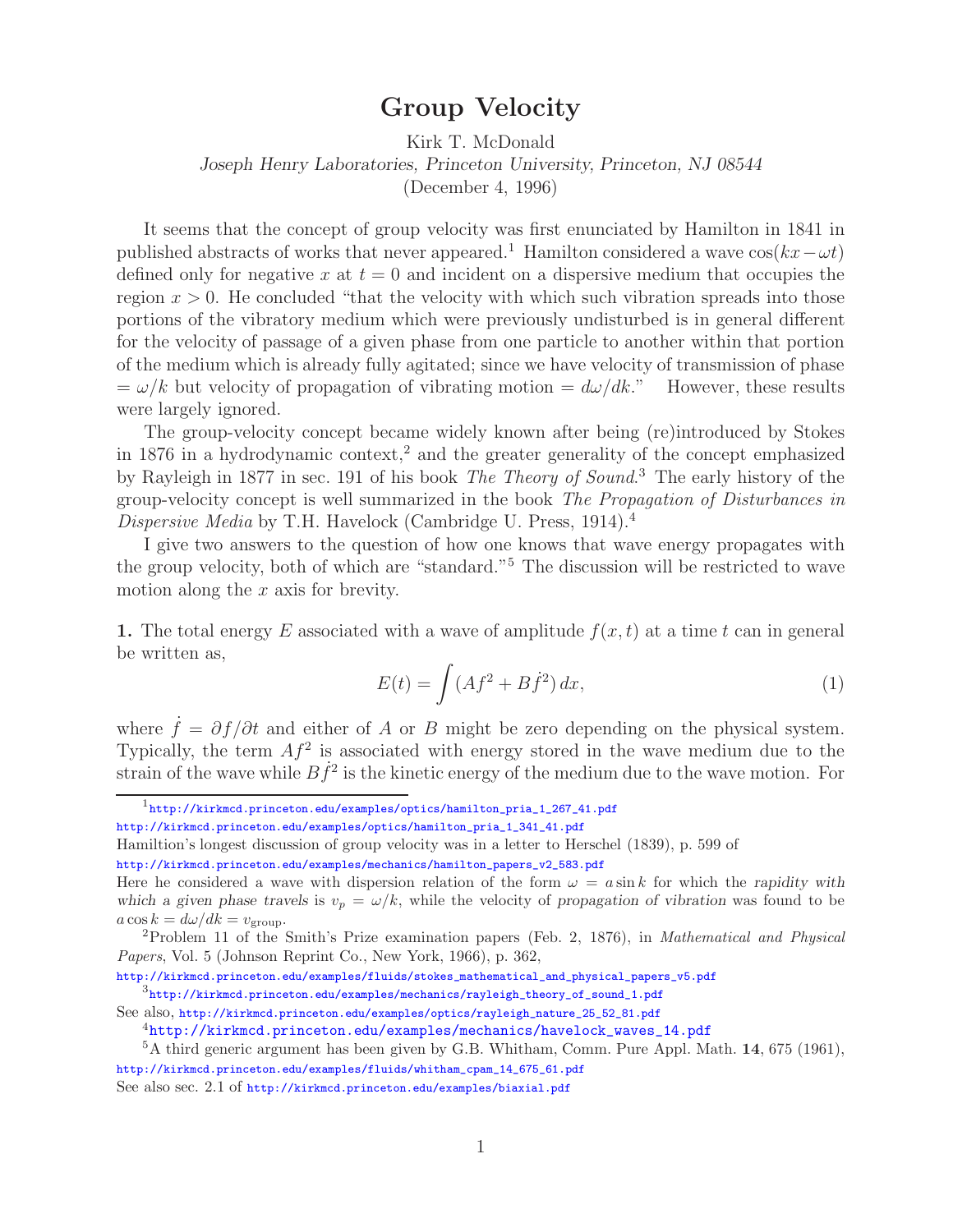example,  $B = 0$  for an electromagnetic wave while  $A = 0$  for the granular systems recently studied by Swinney *et al.*, Nature **382**, 793 (1996).<sup>6</sup>

A question arises when one wishes to interpret the quantity  $Af^2 + B\dot{f}^2$  as an energy density. As the wave changes with time it is possible that the energy moves in space. If the wave amplitude has the form of a traveling wave,  $f(x - vt)$ , then both  $f^2$  and  $\dot{f}^2$  are functions of a single variable,  $x - vt$ , and the energy can be said to be propagating with velocity v.

The concept of group velocity arises when a waveform is Fourier analyzed into a set of harmonic waves,

$$
f(x,t) = \int F(k)e^{i(kx - \omega t)} dk,
$$
\n(2)

characterized by wave number k and frequency  $\omega(k)$  where the latter relation can be nontrivial due to dispersion in the wave medium. The harmonic wave of frequency  $\omega$  has phase velocity  $v_p = \omega/k$  which is not necessarily equal to the velocity v of the localized waveform. (In this discussion only the real part of  $f$  has physical significance.)

The spectral function  $F(k)$  can be determined by the Fourier-inverse relation for the wave at a fixed time, say  $t = 0$ ,

$$
F(k) = \frac{1}{2\pi} \int f(x,0)e^{-ikx} dx.
$$
\n
$$
(3)
$$

However, we don't need to use this result in the present case.

The usual argument asks us to restrict our attention to waveforms whose spectral function  $F(k)$  is narrow enough that the dispersion relation can be approximated as,

$$
\omega = \omega(k_0) + \frac{d\omega(k_0)}{dk}(k - k_0),\tag{4}
$$

*i.e.*, the leading terms in a Taylor expansion about some central wave number  $k_0$ . (The sign of  $k_0$  determines whether the pulse moves in the  $+x$  or  $-x$  direction.) Certainly this sign of  $k_0$  determines whether the pulse moves in the  $+x$  or  $-x$  direction.) approximation breaks down for very short pulses in highly dispersive media.

In the approximation (4) we have,

$$
f(x,t) = e^{i[k_0(d\omega(k_0)/dk) - \omega_0]t} \int F(k)e^{ik[x - (d\omega(k_0)/dk)t]} dk
$$
  
= 
$$
e^{i[k_0(d\omega(k_0)/dk) - \omega_0]t} f(x - (d\omega(k_0)/dk)t, 0).
$$
 (5)

That is, to within a phase factor of unit modulus the waveform  $f(x, t)$  is a function of a single variable,  $x - (d\omega(k_0)/dk)t$ , and so can be said to propagate with the group velocity,

$$
v_{\text{group}} = \frac{d\omega(k_0)}{dk} \,. \tag{6}
$$

As argued above, the wave energy propagates with this velocity as well.

If the waveform is highly localized in space it will have a broad spectral content and the linear approximation to the dispersion relation may not suffice. If so, the waveform will change shape (disperse) as it propagates and the group velocity is not well defined.

 $^6$ http://kirkmcd.princeton.edu/examples/fluids/umbanhowar\_nature\_382\_793\_96.pdf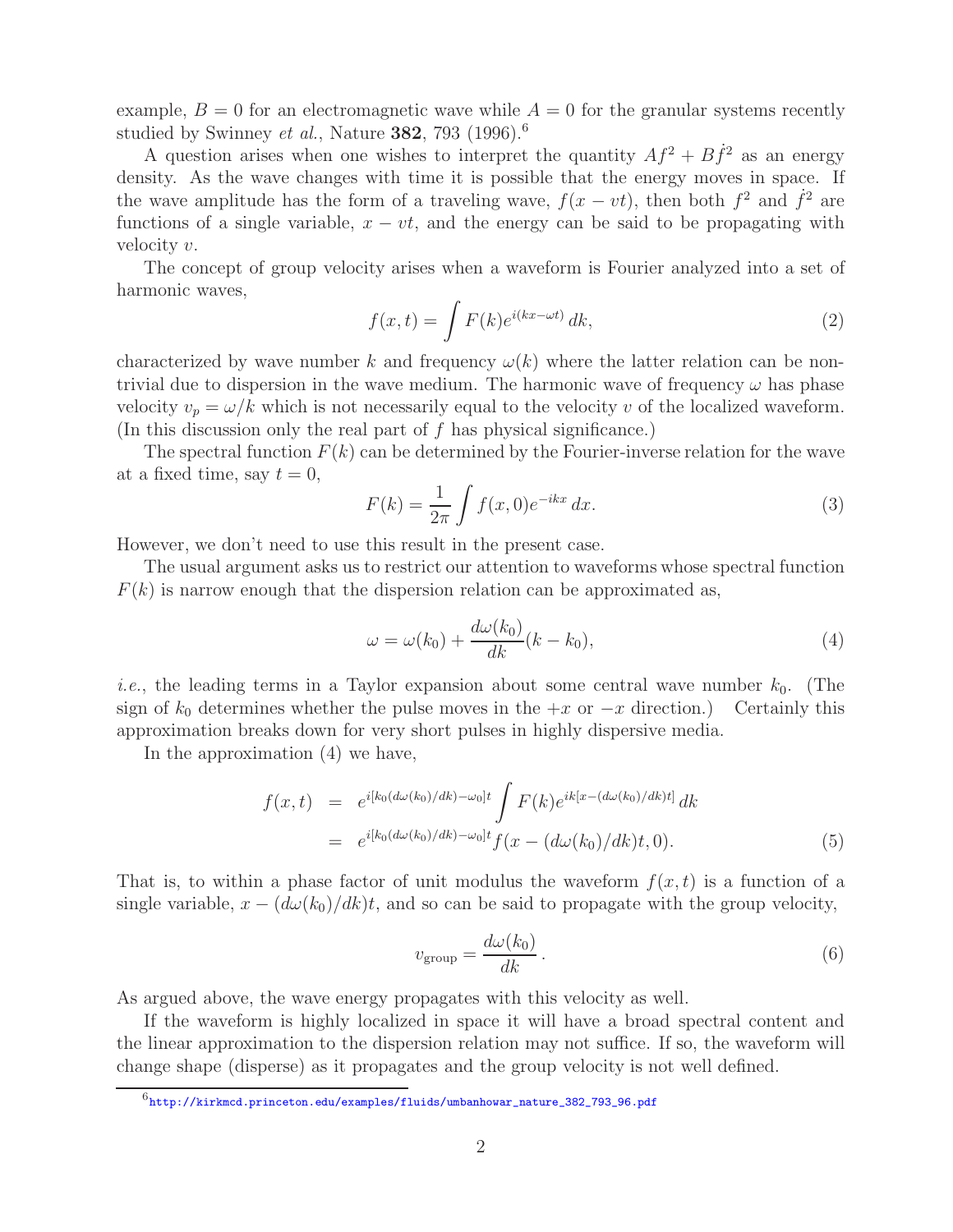This well-known argument appears to be due to Lord Kelvin, Proc. Roy. Soc. London **42**, 80 (1887),<sup>7</sup> and is reproduced in much the above form in sec. 3 of the book by Havelock.

**2.** In 1877 both Reynolds and Rayleigh published articles relating energy flow to group velocity. Reynolds' discussion<sup>8</sup> is based on water waves and can be found in sec. 273 of the book *Hydrodynamics* by H. Lamb, as well as in sec. 26 of *Mechanics of Deformable Bodies* by A. Sommerfeld (1946).

Rayleigh's argument<sup>9</sup> has been reprinted in the Appendix to Vol. 1 of his book *The Theory of Sound* and is based on the general observation that dispersion in a physical system is always accompanied by absorption. While the latter can often be ignored as a first approximation it should not be left out of discussions of energy flow.

Here, I repeat Rayleigh's argument, which seems to be less well-known than Kelvin's.

For a steady wave, energy is being transported into the medium at the same rate at which it is being absorbed, when averages are taken over a whole cycle of the wave. The power P absorbed by a mass m in the medium is  $P = Fv$ , where v is the velocity of the mass and  $F = \gamma mv$  is the dissipative force. Thus,  $P = \gamma mv^2$ , and summing over all masses in some region,  $P = 2\gamma T$ , where T is the kinetic energy. Taking the time average,  $\langle P \rangle = 2\gamma \langle T \rangle = \gamma E$ , where E is the total energy. In writing  $E = 2 \langle T \rangle$  we suppose that the wave motion is a small departure from equilibrium so the restoring forces can be described by a quadratic potential, for which  $E = 2\langle T \rangle$  according to the virial theorem of classical mechanics.

Consider a pure harmonic wave,  $f = f_0 e^{i(kx - \omega t)}$ , incident on a dispersive medium that occupies the half space  $x > 0$ . Because of absorption in the medium this wave dies out over some characteristic distance d. That is, the amplitude of the wave can be written  $f_0e^{-x/d}$  in the medium. Then the time average energy density is  $\left\langle Af^2 + B\dot{f}^2 \right\rangle \equiv Cf_0^2 e^{-2x/d}$ .

The time-averaged power absorbed for  $x > x_0$  in the medium is then,

$$
\langle P(x_0) \rangle = \gamma \int_{x_0}^{\infty} \left\langle Af^2 + B \dot{f}^2 \right\rangle dx = C \gamma f_0^2 \int_{x_0}^{\infty} e^{-2x/d} dx = \frac{C \gamma d f_0^2}{2} e^{-2x_0/d}.
$$
 (7)

The (time-averaged) rate of energy flow per unit area across the plane  $x = x_0$  is the (time-averaged) energy density there times the desired velocity of energy flow,  $v_E$ . The rate of energy flow is thus  $Cv_E f_0^2 e^{-2x_0/d}$ . Comparing with eq. (7), we see that the energy flow velocity is given by,

$$
v_E = \frac{\gamma d}{2}.\tag{8}
$$

To find distance d, we suppose that in the absence of absorption the harmonic solutions obey a known dispersion relation,  $k = k(\omega)$ . Then the equation of motion including absorption, taken to be velocity dependent, differs from that without absorption only by replacing the second time derivative  $\partial^2/\partial t^2$  with the form,

$$
\frac{\partial^2}{\partial t^2} + \gamma \frac{\partial}{\partial t},\tag{9}
$$

<sup>7</sup>http://kirkmcd.princeton.edu/examples/fluids/thomson\_prsl\_42\_80\_87.pdf

<sup>8</sup>http://kirkmcd.princeton.edu/examples/fluids/reynolds\_nature\_16\_343\_77.pdf

<sup>9</sup>http://kirkmcd.princeton.edu/examples/fluids/rayleigh\_plms\_9\_21\_77.pdf